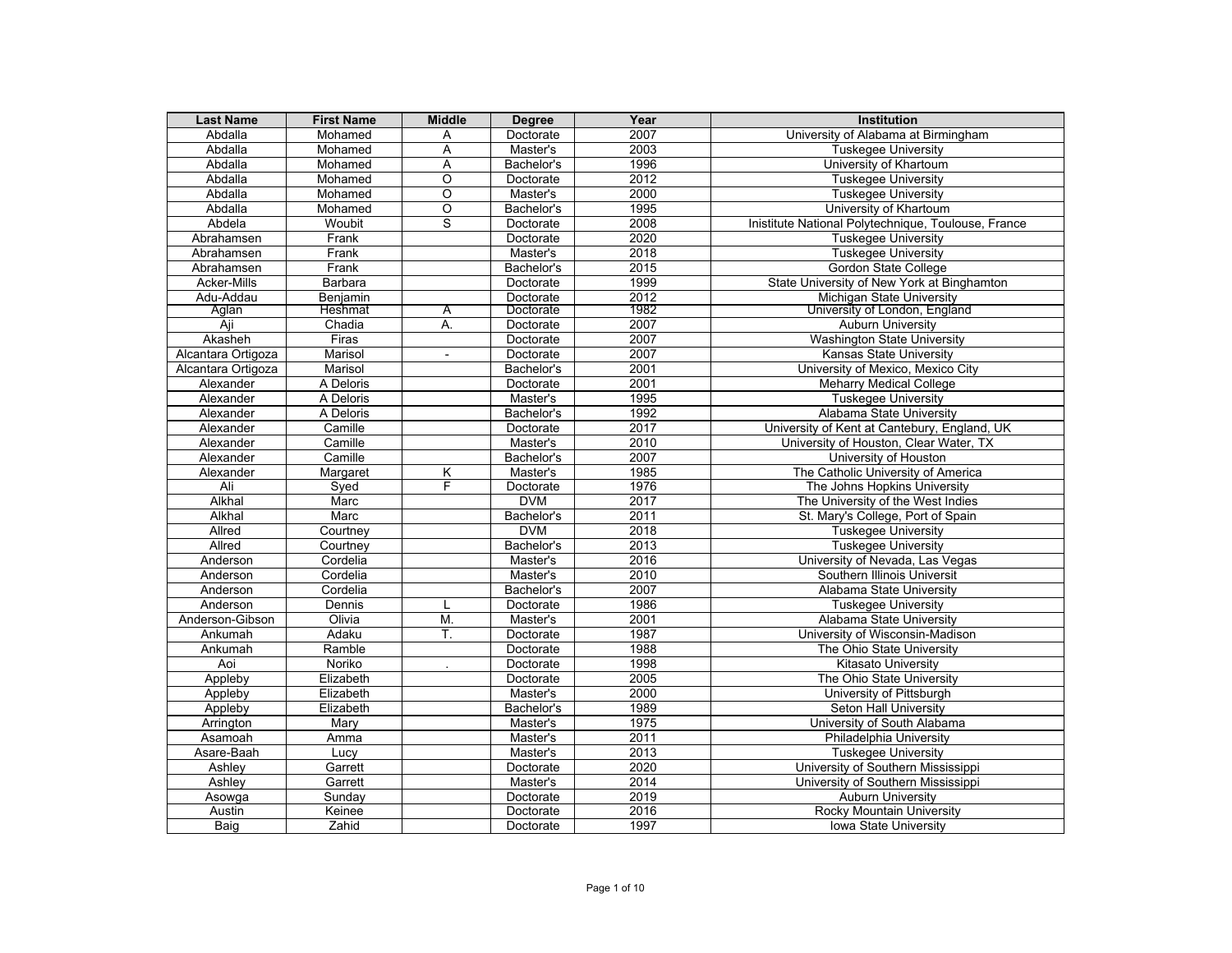| <b>Last Name</b>     | <b>First Name</b>                 | <b>Middle</b> | <b>Degree</b> | Year | <b>Institution</b>                   |
|----------------------|-----------------------------------|---------------|---------------|------|--------------------------------------|
| Barr                 | Wavne                             |               | Doctorate     | 1999 | University of Michigan               |
| <b>Bartlett</b>      | Jannette                          |               | Doctorate     | 1999 | University of Tennessee              |
| <b>Basit</b>         | Munshi                            |               | Doctorate     | 2015 | <b>Auburn University</b>             |
| Bedi                 | Deepa                             |               | Doctorate     | 2007 | <b>Auburn University</b>             |
| Begum                | Shamim                            | A             | Doctorate     | 2009 | University of Nevada, Las Vegas      |
| <b>Bell</b>          | Carla                             | Jackson       | Doctorate     | 2009 | Union Institute and University       |
| Bell                 | Carla                             | Jackson       | Master's      | 1993 | Savannah College of Art and Design   |
| Bell                 | Carla                             | Jackson       | Bachelor's    | 1991 | Tuskegee University                  |
| Bellamy              | Jeannine                          |               | Doctorate     | 1987 | <b>Tuskegee University</b>           |
| Belser               | Jacqueline                        |               | Master's      | 2012 | University of Alabama, B'ham         |
| <b>Bennett</b>       | <b>Brian</b>                      |               | Master's      | 2011 | University of Florida                |
| <b>Bennett</b>       | <b>Brian</b>                      |               | Bachelor's    | 1994 | University of Florida                |
| <b>Bernard</b>       | Gregory                           |               | Doctorate     | 2015 | <b>Tuskegee University</b>           |
| Bertram              | Leonie                            |               | Master's      | 2020 | Univ of Vet Med, Budapest            |
| <b>Bertram</b>       | Leonie                            |               | Doctorate     | 2020 | Univ of Vet Med, Budapest            |
| Bhuiyan              | Mohammad                          | А.            | Doctorate     | 1993 | University of Florida                |
| Bhuyan               | Jay                               |               | Doctorate     | 1990 | University of Lousiana at Lafayette  |
| <b>Bhuyan</b>        | Jay                               |               | Master's      | 1987 | University of Loiusiana at Lafayette |
| Bhuyan               | Jay                               |               | Bachelor's    | 1980 | National Institute of Technology     |
| <b>Bishop</b>        | Shanda                            |               | Doctorate     | 2015 | <b>William Carey University</b>      |
| <b>Biswas</b>        | Mohamed                           |               | Doctorate     | 1988 | <b>Auburn University</b>             |
| <b>Biswas</b>        | Mohamed                           |               | Master's      | 1975 | University of Rajshahi               |
| <b>Biswas</b>        | Mohamed                           |               | Bachelor's    | 1973 | University of Rajshashi              |
| <b>Biswas</b>        | Prosanto                          |               | Doctorate     | 1962 | University of Missouri               |
| <b>Bivins</b>        | Kimberly                          | B             | Master's      | 2012 | University of Alabama at Birmingham  |
| <b>Bivins</b>        | Kimberly                          | B             | Bachelor's    | 1985 | University of Alabama at Birmingham  |
| <b>Bolden-Tiller</b> | Olga                              |               | Doctorate     | 2002 | University of Missouri               |
| Bond                 | $\overline{\mathsf{J}\mathsf{o}}$ | Z.            | Doctorate     | 2011 | University of Kansas                 |
| Bonsi                | Conrad                            |               | Doctorate     | 1982 | <b>Cornell University</b>            |
| Bonsi                | Eunice                            |               | Doctorate     | 1990 | Penn State                           |
| Bonsi                | Eunice                            |               | Master's      | 1983 | <b>Washington State University</b>   |
| Bonsi                | Eunice                            |               | Bachelor's    | 1981 | <b>Washington State University</b>   |
| Boveland             | Shannon                           | D             | Doctorate     | 2000 | <b>Tuskegee University</b>           |
| Boveland             | Shannon                           | D             | Doctorate     | 2000 | <b>Tuskegee University</b>           |
| Bovell-Benjamin      | Adelia                            | C             | Doctorate     | 1998 | University. of California, Davis     |
| Bovell-Benjamin      | Adelia                            |               | Master's      | 1991 | <b>Brooklyn Colelge</b>              |
| Bovell-Benjamin      | Adelia                            |               | Bachelor's    | 1984 | Queens College                       |
| <b>Bradford</b>      | Chastity                          | N             | Doctorate     | 2004 | University of Alabama Birmingham     |
| <b>Bragon-Guest</b>  | Kelly                             |               | Doctorate     | 2014 | <b>Auburn University</b>             |
| <b>Bratton</b>       | Lisa                              |               | Doctorate     | 1995 | <b>Temple University</b>             |
| <b>Bromfield</b>     | Elaine                            |               | Doctorate     | 2009 | Nova University                      |
| <b>Burnett</b>       | Derris                            |               | Doctorate     | 2014 | <b>Auburn University</b>             |
| Calhoun              | Jamekia                           |               | Master's      | 2021 | Jacksonville State University        |
| Calhoun              | Jamekia                           |               | Bachelor's    | 2017 | Jacksonville State University        |
| Calhoun              | Maria                             | C             | Doctorate     | 2009 | <b>Tuskegee University</b>           |
| Cannon               | Courtney                          |               | Master's      | 2015 | University of South Alabama          |
| Carleton             | Carla                             |               | Master's      | 1984 | The Ohio State University            |
| Carleton             | Carla                             |               | <b>DVM</b>    | 1977 | Kansas State University              |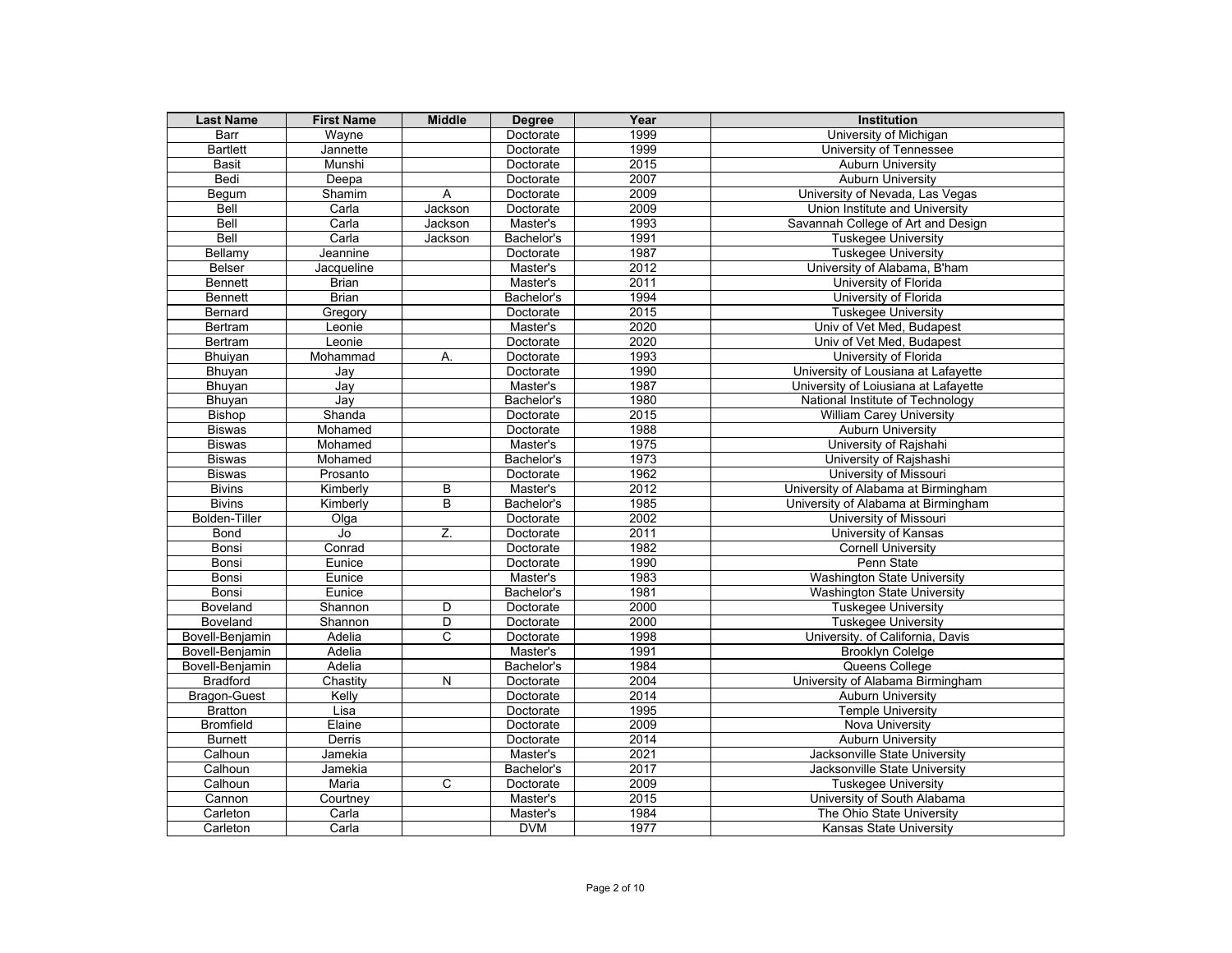| <b>Last Name</b>      | <b>First Name</b> | <b>Middle</b>  | <b>Degree</b>            | Year         | <b>Institution</b>                             |
|-----------------------|-------------------|----------------|--------------------------|--------------|------------------------------------------------|
| Carleton              | Carla             |                | Bachelor's               | 1977         | Kansas State University                        |
| Carter                | <b>Vicki</b>      |                | Master's                 | 1978         | Tuskegee Institute                             |
| Carter                | Vicki             |                | Bachelor's               | 1976         | Tuskegee Institute                             |
| Carter                | Vivian            |                | Doctorate                | 1998         | University of Oklahoma                         |
| Casimir               | Roslyn            |                | Doctorate                | 2002         | <b>Tuskegee University</b>                     |
| Casimire-Etzioni      | Athema            |                | Doctorate                | 2001         | <b>Tuskegee University</b>                     |
| Casimir-Whittington   | Roslyn            | $\overline{H}$ | Doctorate                | 2002         | <b>Tuskegee University</b>                     |
| Chandler              | Dana              |                | Master's                 | 2008         | <b>Auburn University</b>                       |
| Chang                 | Xiao              |                | Doctorate                | 2010         | Xian Jiaotong University                       |
| Chen                  | Rui               |                | Doctorate                | 2017         | <b>Auburn University</b>                       |
| Chen                  | Rui               |                | Master's                 | 2013         | Ocean University, China                        |
| Chen                  | Rui               |                | Bachelor's               | 2010         | Inner Magnolia University, China               |
| Chester               | <b>Brittanie</b>  |                | Master's                 | 2013         | Florida International University               |
| Chester               | <b>Brittanie</b>  |                | <b>Bachelors</b>         | 2011         | <b>Samford University</b>                      |
| Chuku                 | Arunsi            |                | Doctorate                | 1975         | Illinois Inst of Technology                    |
| Cobb                  | Lawrence          |                | Master's                 | 2005         | Iowa State University                          |
| Collier               | Rhonda            |                | Doctorate                | 2002         | <b>Vanderbilt University</b>                   |
| Collier               | Willard           |                | Doctorate                | 2009         | Mississippi State University                   |
| Collins               | Leah              |                | Master's                 | 2009         | <b>Tuskegee University</b>                     |
| Cooks-Fagbodun        | Sheritta          |                | Doctorate                | 2015         | <b>Tuskegee University</b>                     |
| Copedge               | Karen             | J              | Doctorate                | 1992         | <b>Tuskegee University</b>                     |
| Coppenger             | <b>Brett</b>      |                | Doctorate                | 2012         | University of Iowa                             |
| Coppenger             | <b>Brett</b>      |                | Master's                 | 2010         | University of Iowa                             |
| Coppenger             | <b>Brett</b>      |                | Master's                 | 2007         | Western Michigan University                    |
| Crumbly               | Jack              | B              | Doctorate                | 2009         | Jackson State University                       |
| Crumbly               | Jack              | B              | Master's                 | 2000         | <b>Wright State University</b>                 |
| Curry                 | Michael           |                | Doctorate                | 2004         | University of Alabama                          |
| Curry                 | Michael           |                | Bachelor's               | 1998         | University of West Alabama                     |
| Dafalla               | Amged             |                | Doctorate                | 2007         | <b>Tuskegee University</b>                     |
| Dafalla               | Amged             |                | Doctorate                | 1994         | University of Khartoum                         |
| Daniels               | Dekara            |                | Master's                 | 2017         | University of Alabama                          |
| Daniels               | Kwesi             |                | Master's                 | 2013         | <b>Columbia University</b>                     |
| Datiri                | Benjamin          | C              | Doctorate                | 1989         | University of Wisconsin-Madison                |
| <b>Davis</b>          | Marilyn           |                | Master's                 | 2011         | <b>Auburn University</b>                       |
| Davis                 | Vera              |                | Doctorate                | 2012         | <b>Troy State University</b>                   |
| <b>Dawkins</b>        | Norma             | $\mathbf{L}$   | Doctorate                | 1994         | Wayne State University                         |
| Diabate               | Yousouf           |                | Doctorate                | 2006<br>1991 | <b>Auburn University</b>                       |
| Dibaba                | Asseged           | Bogale         | Doctorate                |              | <b>Addis Ababa University</b>                  |
| Dimitrov              | Dimitar           |                | Doctorate                | 2016<br>2010 | City University of New York                    |
| Dimitrov              | Dimitar           |                | Master's                 |              | City University of New York                    |
| Dokes<br><b>Dokes</b> | Talesha           |                | Doctorate                | 2020<br>2013 | Michigan State University                      |
|                       | Talesha           |                | Master's                 |              | University of Arkansas, Pine Bluff             |
| Dokes                 | Talesha           |                | Bachelor's               | 2008<br>2017 | University of Arkansas, Little Rock            |
| <b>Drigo</b>          | Jahn<br>Deidre    |                | Bachelor's<br>Bachelor's | 1971         | Morgan State University<br>Tuskegee Institutie |
| Duncan<br>Duncan      | Warren            |                |                          | 1984         |                                                |
|                       | Nineka            |                | Master's<br>Doctorate    | 2021         | <b>Auburn University</b>                       |
| Dyson                 |                   |                |                          |              | Oregon State                                   |
| Dyson                 | Nineka            |                | Master's                 | 2018         | <b>Neumann University</b>                      |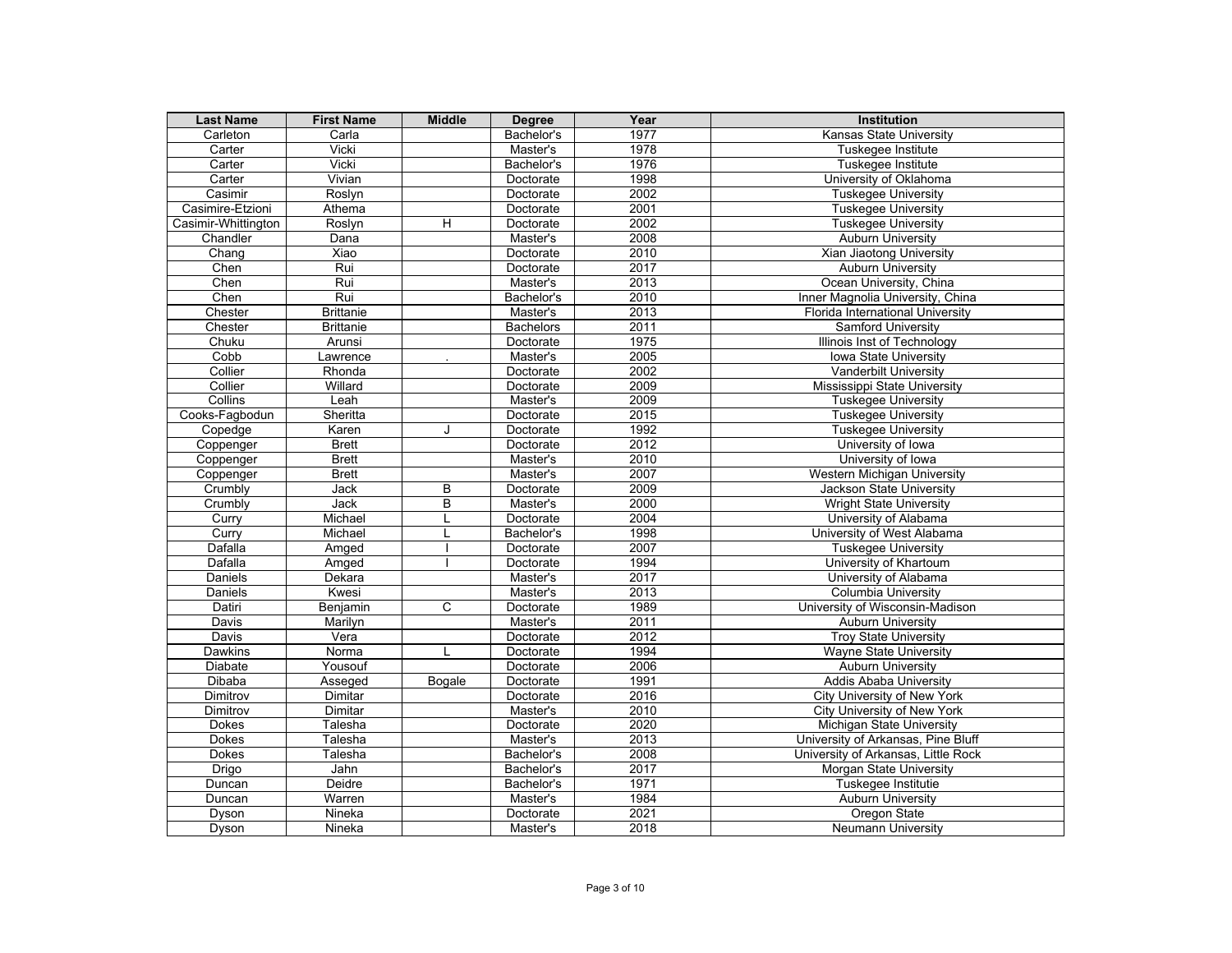| <b>Last Name</b> | <b>First Name</b> | <b>Middle</b> | <b>Degree</b>    | Year | Institution                                     |
|------------------|-------------------|---------------|------------------|------|-------------------------------------------------|
| Dyson            | Nineka            |               | Bachelor's       | 2004 | <b>Tuskegee University</b>                      |
| Ebrahimi         | Nafiseh           |               | Doctorate        | 2021 | University of Texas at San Antonion             |
| Ebrahimi         | Nafiseh           |               | Master's         | 2011 | <b>Iran University</b>                          |
| Ebrahimi         | Nafiseh           |               | Bachelor's       | 2007 | <b>Isfahan University</b>                       |
| Edmonson         | Vickie            |               | Doctorate        | 1996 | University of Georgia                           |
| Egnin            | Marceline         |               | Doctorate        | 1992 | Penn State                                      |
| El Afanda        | Gamal             |               | Doctorate        | 2005 | Cairo University Egypt and Gottingen University |
| Elalaoui-Talibi  | Hussain           |               | Doctorate        | 1996 | <b>Auburn University</b>                        |
| Elalaoui-Talibi  | Hussain           |               | Doctorate        | 1995 | <b>Auburn University</b>                        |
| Elalaoui-Taliibi | Hussain           |               | Doctorate        | 1996 | <b>Auburn University</b>                        |
| Eljack           | Abdalla           | H             | Doctorate        | 1978 | University of Saskatchewan                      |
| Esfandiary       | Esmail            |               | Doctorate        | 2017 | Georgia State University                        |
| Esmaelian        | Behzad            |               | Doctorate        | 2013 | University of Central Florida                   |
| Esmaelian        | Behzad            |               | Master's         | 2010 | University of Florida                           |
| Esmaelian        | Behzad            |               | Bachelor's       | 2005 | University of Science and Culture, Tehran       |
| Essamuah-Quansah | Joseph            |               | Doctorate        | 2007 | <b>Purdue University</b>                        |
| Essounga         | Yvette            |               | Doctorate        | 2008 | University of Texas                             |
| Essounga         | Yvette            |               | Master's         | 2002 | <b>Rider University</b>                         |
| Essounga         | Yvette            |               | Bachelor         | 2000 | <b>Rider University</b>                         |
| Etzioni          | Athema            |               | Master's         | 2005 | <b>Purdue University</b>                        |
| Etzioni          | Athema            |               | <b>DVM</b>       | 2001 | <b>Tuskegee University</b>                      |
| Etzioni          | Athema            |               | <b>Bachelors</b> | 1997 | <b>Xavier University</b>                        |
| Fadlalla         | Dayla             |               | Master's         | 2019 | <b>Tuskegee University</b>                      |
| Fall             | Souleymane        |               | Doctorate        | 2009 | <b>Purdue University</b>                        |
| Faraj            | Rawah             |               | Doctorate        | 2019 | <b>Tuskegee University</b>                      |
| Faraj            | Rawah             |               | Master's         | 2002 | <b>Baghdad University</b>                       |
| Faraj            | Rawah             |               | Bachelor's       | 1996 | University of Baghdad                           |
| Farid            | Rashidah          |               | Doctorate        | 2014 | University of Florida                           |
| Farrington       | Phil              |               | Doctorate        | 1991 | Oklahoma State University                       |
| Farrington       | Phil              |               | Master's         | 1984 | University of Missouri                          |
| Farrington       | Phil              |               | Bachelor's       | 1983 | University of Missouri                          |
| Fishkin          | Benjamin          |               | Doctorate        | 2009 | University of Alabama                           |
| Fleming          | Kristen           |               | <b>DVM</b>       | 2013 | <b>Tuskegee University</b>                      |
| Fleming          | Kristen           |               | Bachelor's       | 2006 | <b>Troy University</b>                          |
| Fluker           | Roderick          |               | Master's         | 1995 | University of Illinois at Chicago               |
| Fluker           | Roderick          |               | Bachelor's       | 1993 | <b>Tuskegee University</b>                      |
| Frazier          | Rose              |               | Master's         | 1987 | <b>Clark Atlanta University</b>                 |
| Freeman          | <b>Betty</b>      | N.            | Doctorate        | 1993 | University of Alabama                           |
| Freeman          | <b>Betty</b>      | N.            | Master's         | 1969 | <b>Central Missouri University</b>              |
| Gandy            | Iverson           |               | Juris Doc        | 2001 | <b>Faulkner University</b>                      |
| Gautam           | Tej               |               | Doctorate        | 2019 | Louisiana State University                      |
| Gautam           | Tej               |               | Master's         | 2015 | University of New Mexico                        |
| Gautam           | Tej               |               | Bachelor's       | 1996 | <b>Tribhuvon University</b>                     |
| Ghosh-Dastider   | Swarnali          |               | Master's         | 2004 | Miami University                                |
| Gilbreath        | Ebony             | T             | Doctorate        | 2011 | Michigan State University                       |
| Gines            | <b>Brandon</b>    |               | Doctorate        | 2019 | <b>Tuskegee University</b>                      |
| Glotova          | Olga              | N             | Doctorate        | 2011 | Auburn University, USA                          |
| Gotthelf         | Louis             |               | <b>DVM</b>       | 1978 | <b>Tuskegee University</b>                      |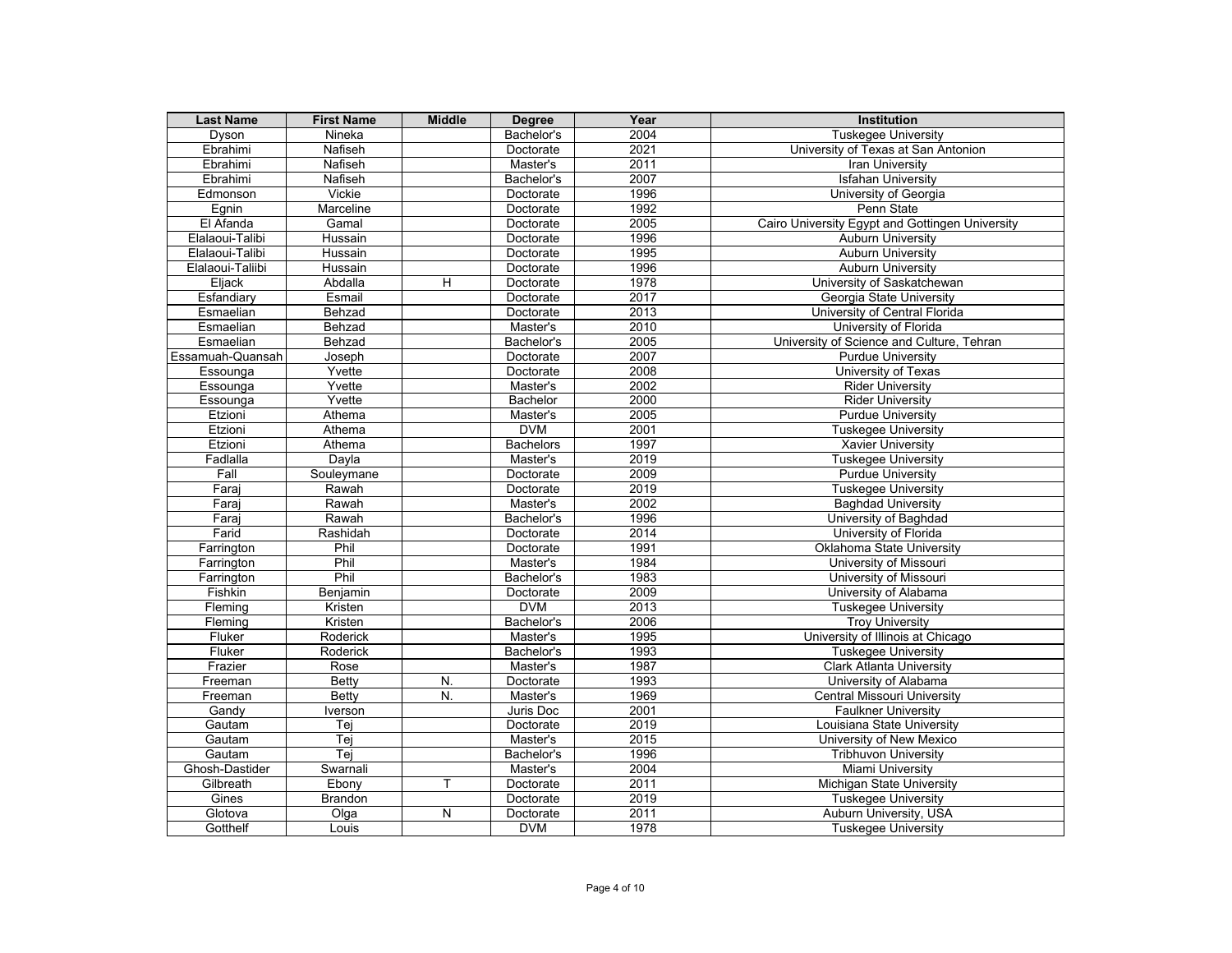| <b>Last Name</b> | <b>First Name</b> | <b>Middle</b>  | Degree          | Year | <b>Institution</b>                 |
|------------------|-------------------|----------------|-----------------|------|------------------------------------|
| Graham           | Elizabeth         | S              | <b>DVM</b>      | 1975 | <b>Cornell University</b>          |
| Graham           | Jo Ann            |                | Master's        | 1993 | <b>Auburn University</b>           |
| Graham           | Thomas            | C              | Doctorate       | 1974 | Duke                               |
| Graham           | Thomas            | C              | Doctorate       | 1969 | <b>Tuskegee University</b>         |
| Grant            | Jacqueline        | T.             | Master's        | 1987 | Xavier University of Louisiana     |
| Gray             | Gregory           |                | Doctorate       | 1998 | <b>Emory University</b>            |
| Grav             | Gwendolyn         |                | Doctorate       | 2008 | <b>Auburn University</b>           |
| Gray             | Gwendolyn         |                | Master's        | 1977 | University of Alabama @ Birmingham |
| Gray             | Gwendolyn         |                | Bachelor's      | 1972 | University of Alabama @ Birmingham |
| Grear            | Teresa            |                | Doctorate       | 2006 | <b>Clark Atlanta University</b>    |
| Grear            | Teresa            |                | Master's        | 1988 | University of Michigan             |
| Grear            | Teresa            |                | Bachelor's      | 1986 | Spelman College                    |
| Gunn             | Debra             | $\overline{R}$ | Master's        | 1980 | Auburn University, Alabama         |
| Gunturu          | <b>Dilip</b>      |                | Doctorate       | 2009 | College of Vet Med                 |
| Gunturu          | <b>Dilip</b>      |                | Master's        | 2004 | College of Vet Med                 |
| Gunturu          | <b>Dilip</b>      |                | Bachelor's      | 2002 | College of Vet Med                 |
| Guruna           | Nar               |                | Doctorate       | 1997 | <b>Auburn University</b>           |
| Guttikonda       | Ramamohana        |                | Doctorate       | 1975 | University of Arkansas             |
| Guy              | Pamela            | D.             | Doctorate       | 1986 | <b>Tuskegee University</b>         |
| Guy-Anderson     | Pamela            |                | Doctorate       | 1986 | <b>Tuskegee University</b>         |
| Hairson          | James             |                | Bachelor's      | 2008 | Auburn University at Montgomery    |
| Hairston         | James             |                | Master's        | 2013 | Auburn University, Auburn          |
| Hankins          | John              |                | Doctorate       | 2011 | University of Alabama              |
| Hargrove         | Tasha             |                | Doctorate       | 2002 | <b>Iowa State University</b>       |
| Harris           | Patricia          |                | Master's        | 1991 | <b>Emory University</b>            |
| Harris           | Vascar            | G              | Doctorate       | 1974 | The Johns Hopkins University       |
| Hasan            | MD Tanvir         |                | Doctorate       | 2019 | <b>Texas Christian University</b>  |
| Hasan            | <b>MD Tanvir</b>  |                | Master's        | 2018 | <b>Texas Christian University</b>  |
| Hasan            | <b>MD Tanvir</b>  |                | Bachelor's      | 2007 | <b>Chittagong University</b>       |
| Hayes            | Worth             | Kamili         | Doctorate       | 2010 | <b>Emory University</b>            |
| He               | Guohao            |                | Doctorate       | 1991 | <b>Clemson University</b>          |
| Heath            | John              | $\overline{C}$ | Doctorate       | 2008 | <b>Auburn University</b>           |
| Heath            | John              | C              | Doctorate       | 2008 | <b>Auburn University</b>           |
| Hemmings         | Dominique         |                | <b>DVM</b>      | 2016 | The Univ of West Indies            |
| Henderson        | <b>Mark</b>       |                | Doctorate       | 2013 | <b>Auburn University</b>           |
| Henderson        | Wesley            |                | Doctorate       | 1992 | Univ of California, Los Angeles    |
| Hill             | Nakesha           |                | Master's        | 2015 | <b>Troy State University</b>       |
| Hill             | Walter            |                | Doctorate       | 1978 | University of Urbana-Champaign     |
| Hobbs            | Brittany          |                | Master's        | 2012 | Kennesaw State University          |
| <b>Hobbs</b>     | Brittany          |                | Bachelor's      | 2010 | <b>Tuskegee University</b>         |
| Hodge            | David             |                | Doctorate       | 1997 | <b>Emory University</b>            |
| Holland          | Ernest            | A              | Master's        | 1992 | <b>Auburn University</b>           |
| Holston          | Febreu            | Lynne          | Master's        | 1980 | The University of Georgia          |
| Holston          | Febreu            | Lynne          | Master's        | 1980 | University of Georgia              |
| Hooten           | Cicely            | B              | Master's        | 2003 | <b>Trov State University</b>       |
| Hossain          | Mohammad          |                | Doctorate       | 2004 | University of Nevade               |
| Hossain          | Mohammad          |                | Master's        | 2001 | <b>Tuskegee University</b>         |
| Hossain          | Mohammad          |                | <b>Bachelor</b> | 1997 | <b>Bangladesh Univ</b>             |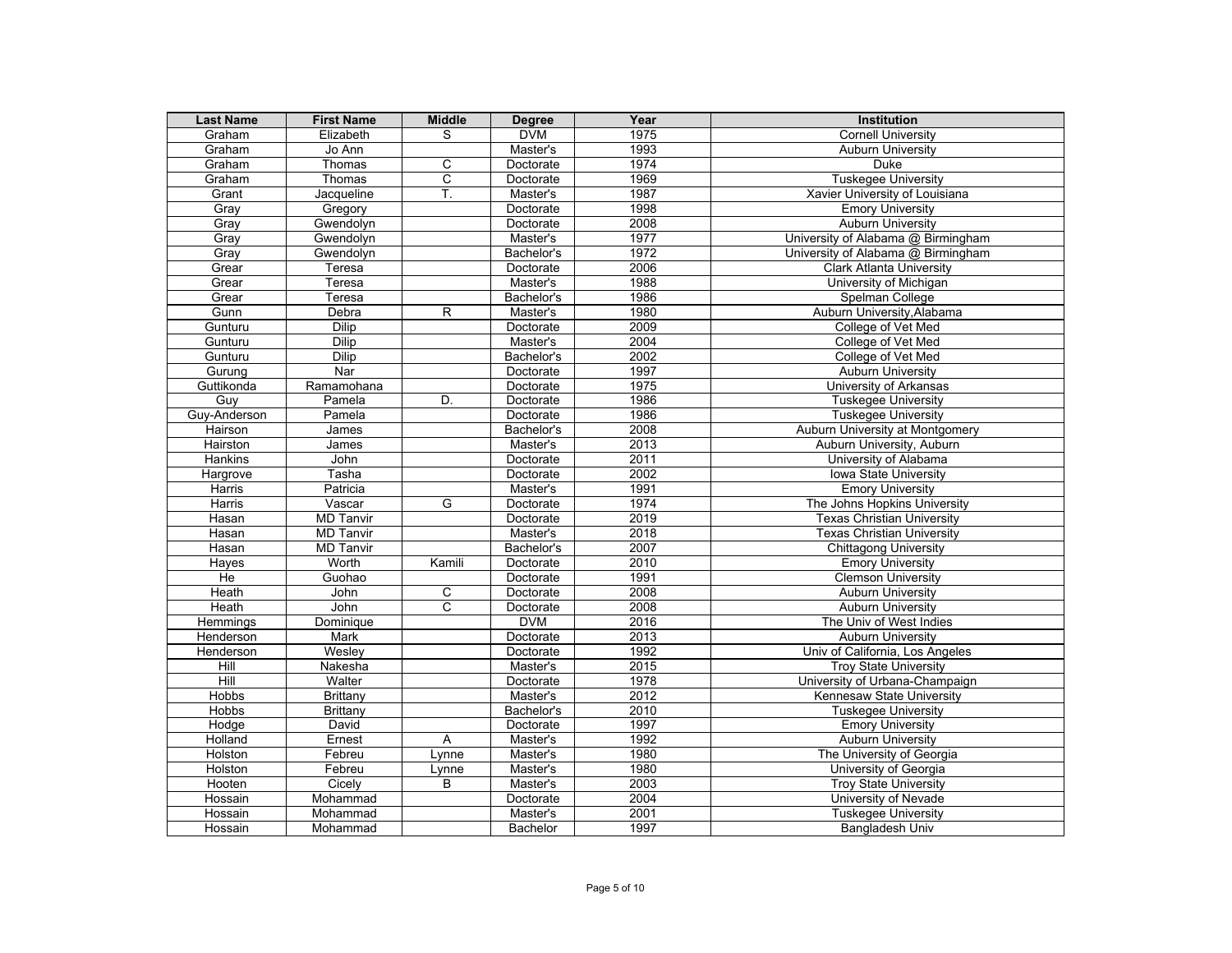| <b>Last Name</b> | <b>First Name</b> | <b>Middle</b>  | <b>Degree</b> | Year | Institution                         |
|------------------|-------------------|----------------|---------------|------|-------------------------------------|
| Huang            | Ganlei            |                | <b>DVM</b>    | 2019 | <b>Purdue University</b>            |
| Huang            | Gow-Cheng         |                | Doctorate     | 1991 | University of Alabama               |
| Huang            | Li                |                | Doctorate     | 2007 | <b>Auburn University</b>            |
| <b>Hubbard</b>   | Tomeshia          |                | <b>DVM</b>    | 2002 | <b>Tuskegee University</b>          |
| Huffman          | Desiree           |                | Master's      | 2011 | <b>Grantham University</b>          |
| Hunt             | Rindia            | L.             | Doctorate     | 2005 | <b>Belmont University</b>           |
| <b>Hunt</b>      | Rindia            | L.             | Master's      | 2001 | <b>Belmont University</b>           |
| Iverson          | Gandy             |                | Master's      | 2001 | <b>Faulkner University</b>          |
| Jackson          | Chervl            | $\overline{A}$ | Doctorate     | 1986 | University of Alabama in Birmingham |
| Jackson          | Faye              | Hall           | Doctorate     | 1997 | <b>Auburn University</b>            |
| Jackson          | Faye              | Hall           | Master's      | 1988 | <b>Clark Atlanta University</b>     |
| Jackson          | Jacqueline        |                | Doctorate     | 2009 | Iowa State University               |
| Jafarinejad      | Shahryar          |                | Doctorate     | 2013 | University of Tehran                |
| James            | Crystal           |                | Doctorate     | 1998 | University of Houston               |
| James            | Crystal           |                | Master's      | 1996 | <b>Emory University</b>             |
| Jaynes           | Jesse             |                | Doctorate     | 1978 | <b>Brigham Young University</b>     |
| Jiang            | Li                |                | Doctorate     | 2007 | Louisiana State University          |
| Jimmeh           | Joe               |                | Doctorate     | 1987 | <b>Syracuse University</b>          |
| Johnson          | Ebony             |                | Doctorate     | 2011 | The University of Alabama           |
| Johnson          | Ebony             |                | Master's      | 2004 | The University of Alabama           |
| Johnson          | Ebony             |                | Bachelor's    | 2002 | <b>Tuskegee University</b>          |
| Jones            | April             |                | Doctorate     | 2014 | <b>Walden University</b>            |
| Jones            | Tiombe            |                | Master's      | 2000 | Auburn University at Montgomery     |
| Jones-Benson     | Gwendolyn         |                | Doctorate     |      | <b>Clark Atlanta University</b>     |
| Kahai            | Paramjit          |                | Doctorate     | 1994 | <b>Auburn University</b>            |
| Karam            | Marc              |                | Master's      | 1994 | University of Nevada                |
| Karanam          | Balasubramanyam   |                | Doctorate     | 2000 | <b>Bangalore University</b>         |
| Karki            | Uma               |                | Doctorate     | 2008 | <b>Auburn University</b>            |
| Kathe            | Mandar            |                | Doctorate     | 2016 | The Ohio State University           |
| Kathe            | Mandar            |                | Bachelor's    | 2006 | Inst of Chemical Technology, India  |
| Kebede           | Ellene            |                | Doctorate     | 1993 | Oklahoma State University           |
| Key              | Susan             |                | Doctorate     | 1995 | University of Pittsburgh            |
| Khan             | <b>Irene</b>      |                | Master's      | 2002 | <b>Troy University</b>              |
| Khan             | Mohammad          | J              | Doctorate     | 1994 | Texas A&M                           |
| <b>Kim</b>       | Young Hee Yun     | $\overline{H}$ | Doctorate     | 2006 | University of Alabama               |
| <b>Kim</b>       | Youngsoo          |                | Doctorate     | 2010 | University of Illinois, Urbana      |
| King             | Howard            | А.             | Doctorate     | 1976 | <b>Tuskegee University</b>          |
| Knight           | Chinyere          |                | Doctorate     | 2014 | <b>Howard University</b>            |
| Koong            | Kai               |                | Doctorate     | 1987 | Mississippi State University, USA   |
| Korivi           | Naga              |                | Doctorate     | 2011 | Louisiana State University          |
| Kpomblekou       | Kokoasse          |                | Doctorate     | 1993 | Iowa State University               |
| <b>Kubiak</b>    | Robert            |                | Doctorate     | 2021 | <b>Emory University</b>             |
| Kubiak           | Robert            |                | Bachelor's    | 2015 | D'Youville College                  |
| Kumar            | Akshaya           |                | Doctorate     | 2001 | <b>Banaras Hindu University</b>     |
| Kwon             | Kyung             | C              | Doctorate     | 1974 | Colorado School of Mines, Golden    |
| Laughlin         | Tammy             |                | Doctorate     | 2012 | <b>Auburn University</b>            |
| Lee              | Byunghoon         |                | Doctorate     | 2015 | University of Mississippi           |
| Lee              | <b>Hyejin</b>     |                | Doctorate     | 2012 | University of Alabama               |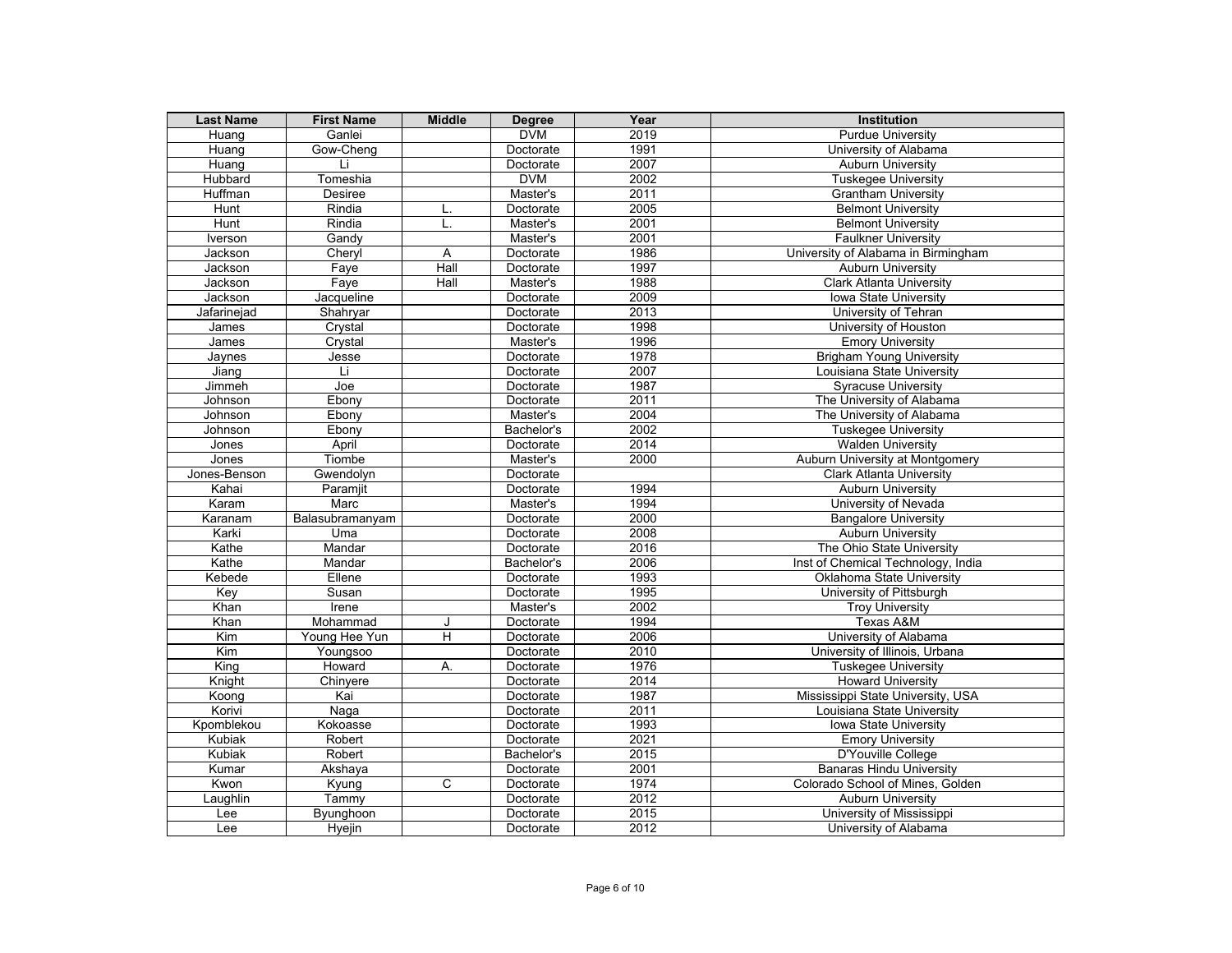| <b>Last Name</b>    | <b>First Name</b>     | <b>Middle</b>             | <b>Degree</b>         | Year         | <b>Institution</b>                                     |
|---------------------|-----------------------|---------------------------|-----------------------|--------------|--------------------------------------------------------|
| Lennard             | John                  |                           | Bachelor's            | 2000         | Florida A & M                                          |
| Lewis-Clark         | Jannett               | R.                        | Doctorate             | 2006         | Rocky Mountain University of Health Professions        |
| Lin                 | Huixian               |                           | Doctorate             | 2002         | Sun Yat Sen Univesity                                  |
| Linn                | Lorraine              |                           | <b>DVM</b>            | 1990         | North Carolina A&T                                     |
| Livesay             | Leanda                |                           | <b>DVM</b>            | 1991         | The University of Edinburg                             |
| Logan               | Alicia                |                           | Master's              | 2019         | Samford University                                     |
| Lonis-Shumate       | Steven                |                           | Doctorate             | 2002         | University of South Carolina                           |
| Lonis-Shumate       | Steven                |                           | Master's              | 1998         | University of South Carolina                           |
| Love                | Annitta               |                           | Master's              | 1990         | <b>Troy University</b>                                 |
| Lovelady            | Andrew                |                           | <b>DVM</b>            | 2004         | <b>Auburn University</b>                               |
| Lu                  | Zhao                  |                           | Doctorate             | 2011         | University of Houston                                  |
| Ludwick             | Adriane               |                           | Doctorate             | 1967         | University of Illinois, urbana                         |
| Lunardo             | Thaina                |                           | <b>DVM</b>            | 2018         | Iuniversade Tuiuti de Par                              |
| Lunsford            | Lindsey               |                           | Doctorate             | 2020         | <b>Tuskegee University</b>                             |
| Lunsford            | Lindsey               |                           | Master's              | 2017         | Western State Colorado                                 |
| Lunsford            | Lindsey               |                           | Bachelor's            | 2014         | <b>Tuskegee University</b>                             |
| Macklin             | Melliny               |                           | Master's              | 1981         | Virginia Commonwealth                                  |
| Malone              | Walter                |                           | Doctorate             | 2019         | University of Central Florida                          |
| Malone              | Walter                |                           | Master's              | 2016         | University of Central Florida                          |
| Malone              | Walter                |                           | Bachelor's            | 2014         | University of Portland                                 |
| Marquez-Serrano     | Carolina              |                           | Bachelor's            | 2001         | State University of New York at Buffalo                |
| Martin              | Maya                  |                           | Master's              | 2010         | Alabama A&M                                            |
| Martin              | Pamela                | Y                         | Doctorate             | 2001         | <b>Tuskegee University</b>                             |
| Martinez            | Marcia                | $\overline{\mathsf{T}}$ C | Doctorate             | 1999         | The Graduate School of CUNY, New York                  |
| Maxwell-Griffin     | Rebecca               |                           | Master's              | 2015         | Alabama State Univeristy                               |
| Maxwell-Griffin     | Rebecca               |                           | Bachelor's            | 2012         | Tuskegee University                                    |
| McCurdy             | Latia                 |                           | Master's              | 2011         | University of Phoenix                                  |
| McElhenney          | Wendell               | $\overline{H}$            | Doctorate             | 1985         | <b>Texas A&amp;M University</b>                        |
| McKenzie            | David                 |                           | Doctorate             | 1990         | <b>Tuskegee University</b>                             |
| McSwain             | James                 |                           | Doctorate             | 1986         | <b>Memphis State University</b>                        |
| Merriweather        | Taurean               |                           | Bachelor's            | 2106         | <b>Tuskege University</b>                              |
| Merriweather        | Taurean               |                           | Master's              | 2018         | University of Florida                                  |
| Miller              | Kristen               |                           | Doctorate             | 2010         | <b>Auburn University</b>                               |
| Miller              | Niya                  | P.                        | Doctorate             | 2017         | University of Southern Mississippi                     |
| Min                 | Byeng                 | $\mathsf{R}$              | Doctorate             | 2000         | <b>Massey University</b>                               |
| Min                 | <b>Byungjin</b>       |                           | Doctorate             | 2007         | <b>Clemson University</b>                              |
| Mitchell            | Johnny<br>Abdelrahman |                           | Master's              | 1979<br>2007 | Alabama State University, USA                          |
| Mohamed             |                       |                           | Doctorate             |              | <b>Tuskegee University</b>                             |
| <b>Mollus</b>       | Tara<br>Linda         | W.                        | Master's<br>Doctorate | 2014<br>1975 | <b>Auburn University</b>                               |
| Montgomery<br>Moore | LaShondra             |                           |                       | 2006         | <b>Tuskegee University</b>                             |
| <b>Morris</b>       | Carlton               |                           | Master's<br>Doctorate | 1981         | <b>Troy University</b><br><b>Iowa State University</b> |
| Mortley             | Desmond               |                           | Doctorate             | 1988         | Penn State University                                  |
| Mortlev             | Desmond G.            |                           | Doctorate             | 1988         | Penn State                                             |
| Murphy              | Gregory               | V                         | Doctorate             | 1990         | University of Tennessee Knoxville                      |
| Nashar              | Toufic                | $\overline{0}$            | Doctorate             | 1989         | University of Bristol, United Kingdom                  |
| <b>Nayak</b>        | Chitra                | R                         | Doctorate             | 2009         | <b>Cochin University</b>                               |
| Ndi                 | William               |                           | Doctorate             | 2001         | Cergy-Pontoise University                              |
|                     |                       |                           |                       |              |                                                        |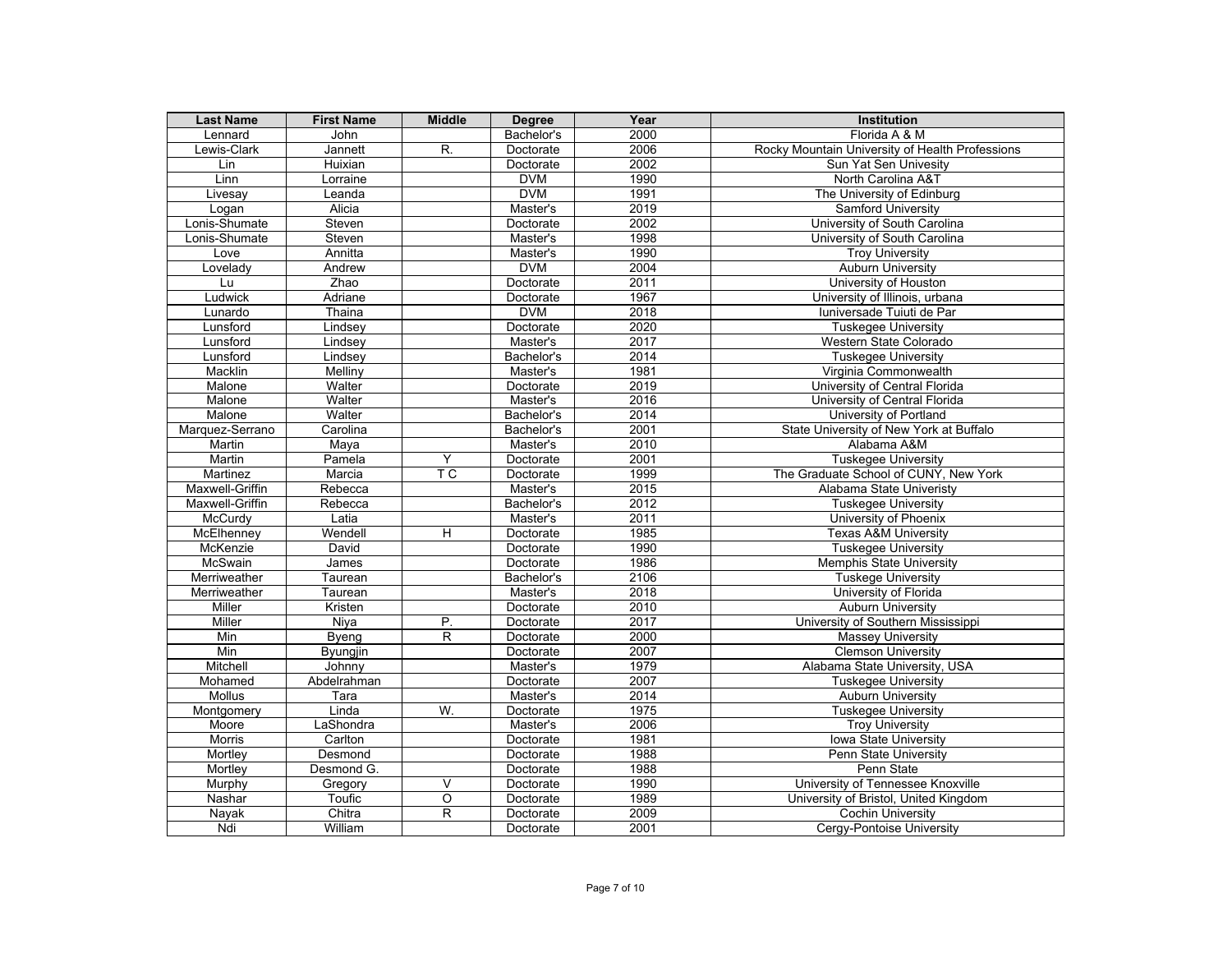| <b>Last Name</b>    | <b>First Name</b> | <b>Middle</b> | <b>Degree</b>           | Year         | <b>Institution</b>                                           |
|---------------------|-------------------|---------------|-------------------------|--------------|--------------------------------------------------------------|
| Ndulte              | Asteria           |               | Master's                | 2006         | Univer of Southern Mississipp                                |
| Niroula             | Srijana           |               | Master's                | 2019         | <b>Tuskegee University</b>                                   |
| Nnedu               | Cordella          |               | Doctorate               | 2000         | <b>Auburn Univesity</b>                                      |
| Noor                | Dewan             |               | Doctorate               | 2021         | University of Missouri                                       |
| Noor                | Dewan             |               | Master's                | 2021         | University of Missouri                                       |
| Noor                | Dewan             |               | Bachelor's              | 2014         | <b>Bangladesh Univ</b>                                       |
| <b>Ntam</b>         | <b>Moses</b>      | C.            | Doctorate               | 2012         | <b>Auburn University</b>                                     |
| Nyode               | Mandoye           |               | Doctorate               | 2010         | <b>Purdue University</b>                                     |
| Ogden               | Lanell            |               | Doctorate               | 1992         | <b>Auburn University</b>                                     |
| Okere               | Chukwuemeka       |               | Doctorate               | 1994         | University of Guelph                                         |
| Oni                 | <b>Ben</b>        |               | Doctorate               |              | University of Missouri                                       |
| Oriz-Rosario        | Carlos            |               | <b>DVM</b>              | 2000         | <b>Ross University</b>                                       |
| Parham              | Charles           |               | Master's                | 2013         | Savannah College of Art and Design                           |
| Parra-Sanchez       | Alberto           |               | Doctorate               | 1995         | Universidad del Baiio                                        |
| Perry               | Ruby              |               | Doctorate               | 1977         | <b>Tuskegee University</b>                                   |
| Phillips            | Edward            |               | Master's                | 2000         | <b>Auburn University</b>                                     |
| Poozesh             | Sadegh            |               | Doctorate               | 205          | University of Kentucky                                       |
| Pope                | William           |               | Master's                | 2009         | <b>Samford University</b>                                    |
| Pope                | William           |               | Bachelor's              | 1998         | Auburn University at Montgomery                              |
| Prakash             | Channapatna       |               | Doctorate               | 1985         | The Australian Nat Univ.                                     |
| Price               | Sherrell          | Mitchell      | Doctorate               | 2012         | University of Florida                                        |
| Price               | Sherrell          | Mitchell      | Master's                | 1996         | Alabama A&M University                                       |
| Price               | Sherrell          | Mitchell      | Doctorate               | 1994         | Univ of Alabama                                              |
| Prim                | Teri              |               | Doctorate               | 2014         | <b>Auburn University</b>                                     |
| Prim                | Teri              |               | Master's                | 1990         | University of Alabama, B'ham                                 |
| Prim                | Teri              |               | Bachelor's              | 1986         | Jacksonville State University                                |
| Puri                | Pawan             |               | Doctorate               | 2009         | <b>Kent State University</b>                                 |
| Qazi                | Mohammed          | Α             | Doctorate               | 1997         | Ecole de Polytechnique de Montreal                           |
| Quarcoo             | Franklin          | Ÿ             | Doctorate               | 2009         | <b>Auburn University</b>                                     |
| Quarcoo             | Franklin          | Y             | Doctorate               | 2005         | Cairo University Egypt and Gottingen University              |
|                     |                   | M             |                         | 1995         |                                                              |
| Quinn-Gorham        | Deidre            |               | Doctorate               |              | Tuskegee University School of Veterinary Medicine            |
| Rahman              | Mohammad          |               | Doctorate               | 2020         | <b>Tennessee State University</b>                            |
| Ramdass             | Kris              |               | <b>DVM</b>              | 2012         | The University of West Indies                                |
| Rangari             | Vijaya            |               | Doctorate               | 1996<br>1987 | Osmania University, India                                    |
| Rangari<br>Rangari  | Vijaya<br>Vjaya   |               | Bachelor's<br>Master's  | 1989         | Osmania University, India<br>Osmania University, India       |
| Rawajfih            | Yasmeen           |               | Doctorate               | 2014         | <b>Auburn University</b>                                     |
| Reese               | Alveta            | V             | Master's                | 2012         | <b>Auburn University</b>                                     |
| Reeves              | Melissa           |               | Doctorate               | 1991         | University of Indiana                                        |
| Reeves              | Melissa           |               | Bachelor's              | 1988         | University of Florida                                        |
| Reid                | James B.          |               | Doctorate               | 2001         | Middle Tennessee                                             |
| Rhoden              | Joyce             |               | Doctorate               | 1985         | Oklahoma State University                                    |
| Roberts             | Juanita           |               | Master's                | 1978         | Alabama State                                                |
| Robinson            | Jontyle           |               | Doctorate               | 1983         | Univer of Maryland College Park                              |
| Robinson            | Lecia             |               | Doctorate<br><b>DVM</b> | 2013<br>2016 | <b>Jackson State University</b>                              |
| Robinson<br>Rodgers | Renee<br>Charner  |               | Doctorate               | 2011         | University of West Indies<br>Georgia Institute of Technology |
| Ross                | Jennifer          |               | Doctorate               | 2013         | <b>Texas Tech University</b>                                 |
| Rowe                | Lauren            |               | <b>DVM</b>              | 2010         | Tuskegee University                                          |
| <b>Russell</b>      | Albert            |               | Doctorate               | 2003         | <b>UNC Chapel Hill</b>                                       |
|                     |                   |               |                         |              |                                                              |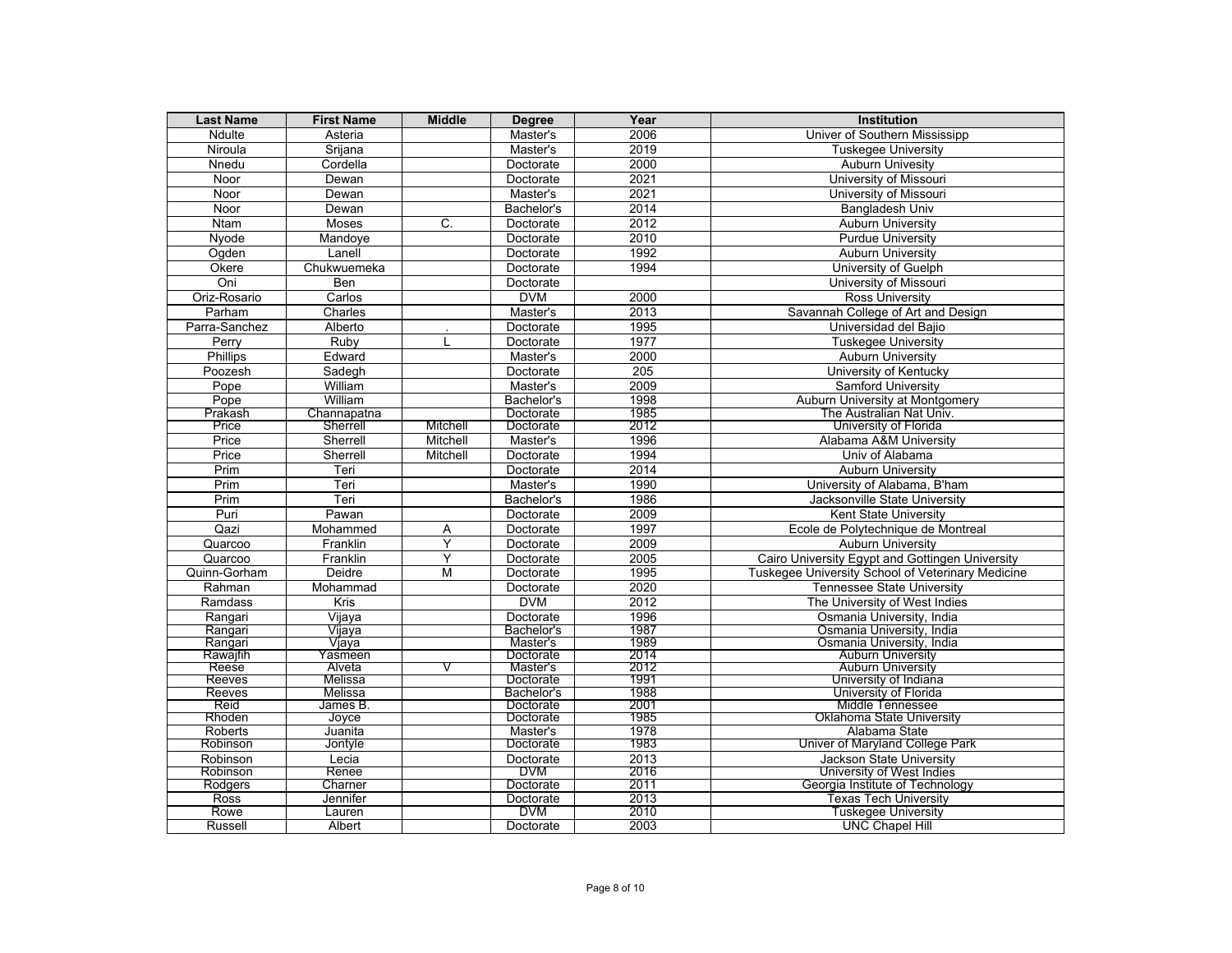| <b>Last Name</b> | <b>First Name</b>      | <b>Middle</b> | <b>Degree</b>         | Year         | <b>Institution</b>                              |
|------------------|------------------------|---------------|-----------------------|--------------|-------------------------------------------------|
| Russell          | Albert                 |               | Bachelor's            | 1998         | Alabama State University                        |
| Salau            | Abdul                  |               | Doctorate             | 2005         | <b>Temple University</b>                        |
| Salehian         | Seyyed                 |               | Doctorate             | 2020         | <b>Embry Riddle</b>                             |
| Salehian         | Seyyed                 |               | Master's              | 2016         | <b>Embry Riddle</b>                             |
| Salehian         | Seyyed                 |               | Bachelor's            | 2011         | <b>Azad University</b>                          |
| Samuel           | Eunice                 |               | Master's              | 1993         | <b>Clark Atlanta University</b>                 |
| Samuel           | Eunice                 |               | Bachelor's            | 1988         | <b>Tuskegee University</b>                      |
| Samuel           | Temesgen               |               | Doctorate             | 1998         | Hannover School of Veterinary Medicine, Germany |
| Sarkar           | Pradip                 |               | Doctorate             | 1995         | Bose Institute, University of Calcutta          |
| Sarkar           | Pradip                 |               | Master's              | 1987         | University of Calcutta                          |
| Sarkar           | Pradip                 |               | Bachelor's            | 1984         | University of Calcutta                          |
|                  |                        |               |                       | 2000         |                                                 |
| Sayegh           | Avman                  | Issa          | Doctorate             |              | <b>Washington State University</b>              |
| Schaffer         | Caroline               | B.            | Doctorate             | 1971         | <b>Ohio State University</b>                    |
| Scott-Strickland | Felicia                |               | Doctorate             | 1990         | <b>Mercer University</b>                        |
| Sehgal           | Raj                    |               | Bachelor's            |              | University of Delhi, India                      |
| Sehgal           | Raj                    |               | Master's              | 1970         | Washington University, St. Louis                |
| Shange           | Raymon                 |               | Doctorate             | 2011         | <b>Tuskegee University</b>                      |
| Shannon          | Tracey                 |               | Doctorate             | 2011         | <b>Troy University</b>                          |
| Sharma           | Archana                |               | Doctorate             | 2015         | <b>Auburn University</b>                        |
| Sharma           | Prakash                | C.            | Doctorate             | 1971         | <b>Banaras Hindu University</b>                 |
| Shergill         | <b>B</b> vandeep       |               | Master's              | 2018         | <b>Guru</b> Angad VM University                 |
| Shergill         | Bvandeep               |               | Doctorate             | 2018         | Guru Angad VM University                        |
| Shuford          | <b>Brenda</b>          |               | Master's              | 2015         | Alabama State University                        |
| Singelton        | LaJaynees              |               | Master's              | 2009         | University of South Alabama                     |
| Sodeke           | Stephen                |               | Doctorate             | 1983         | University of Florida                           |
| Sodeke           | Stephen                |               | Master's              | 1980         | Texas Christian Universitv                      |
| Sodeke           | Stephen                |               | Bachelor's            | 1976         | <b>Hope College</b>                             |
| Solaiman         | Sandra                 |               | Doctorate             | 1984         | University of Missouri                          |
| Solomon          | John                   |               | Doctorate             | 2010         | <b>Florida State University</b>                 |
| Suh              | Jingyo                 |               | Doctorate             | 2000         | University of Alabama                           |
| Suh              | Jingyo                 |               | Master's              | 1986         | North Carolina State University                 |
| Sullen           | Janet                  |               | Master's              | 1974         | Tuskegee Institutie                             |
| Tackie           | David                  | Nii           | Doctorate             | 1997         | <b>Auburn University</b>                        |
| Tameru           | Ana                    | M             | Bachelor's            | 2002         | Auburn University                               |
| Taylor           | Danica                 |               | Doctorate             | 2009         | University of South Alabama                     |
| Taylor           | Samuel                 |               | Doctorate             | 2013         | University of lows                              |
| Temple           | <b>Brian</b>           |               | Master's              | 2015         | <b>Kansas State University</b>                  |
| Thiam            | Thierno                |               | Doctorate             | 2009<br>2013 | <b>Perdue Univesity</b>                         |
| Thomas<br>Thomas | Cassandra<br>Cassandra |               | Doctorate<br>Master's | 1989         | Alabama State University<br>Depaul University   |
| Thomas           | Cassandra              |               | Bachelor's            | 1987         | <u>Tuskegee University</u>                      |
| Thomas           | Cortez                 |               | Master's              | 2017         | Tuskegee University                             |
| Thomas           | Valerie                |               | Master's              | 2012         | <b>Walden University</b>                        |
| Thompson         | Meiisa                 |               | Doctorate             | 2011         | University of West Indies                       |
| Thompson         | Noel                   | D             | Doctorate             | 2004         | Auburn University                               |
| Tilghman         | John                   |               | Doctorate             | 2012         | <b>Howard University</b>                        |
| Tippett          | Fredrick               | Е.            | Doctorate             | 1984         | Michigan State University                       |
| Tourne           | Marilyn                |               | Doctorate             | 2010         | University of Florida                           |
| Tourne           | Marilyn                |               | Bachelor's            | 2005         | Florida International University                |
| Towns            | Leonard                |               | Doctorate             | 2015         | <b>Auburn University</b>                        |
| Tucker           | Michele                |               | Master's              | 2019         | University of West Florida                      |
| Tucker           | Michele                |               | <b>DAM</b>            | 1997         | <b>Auburn University</b>                        |